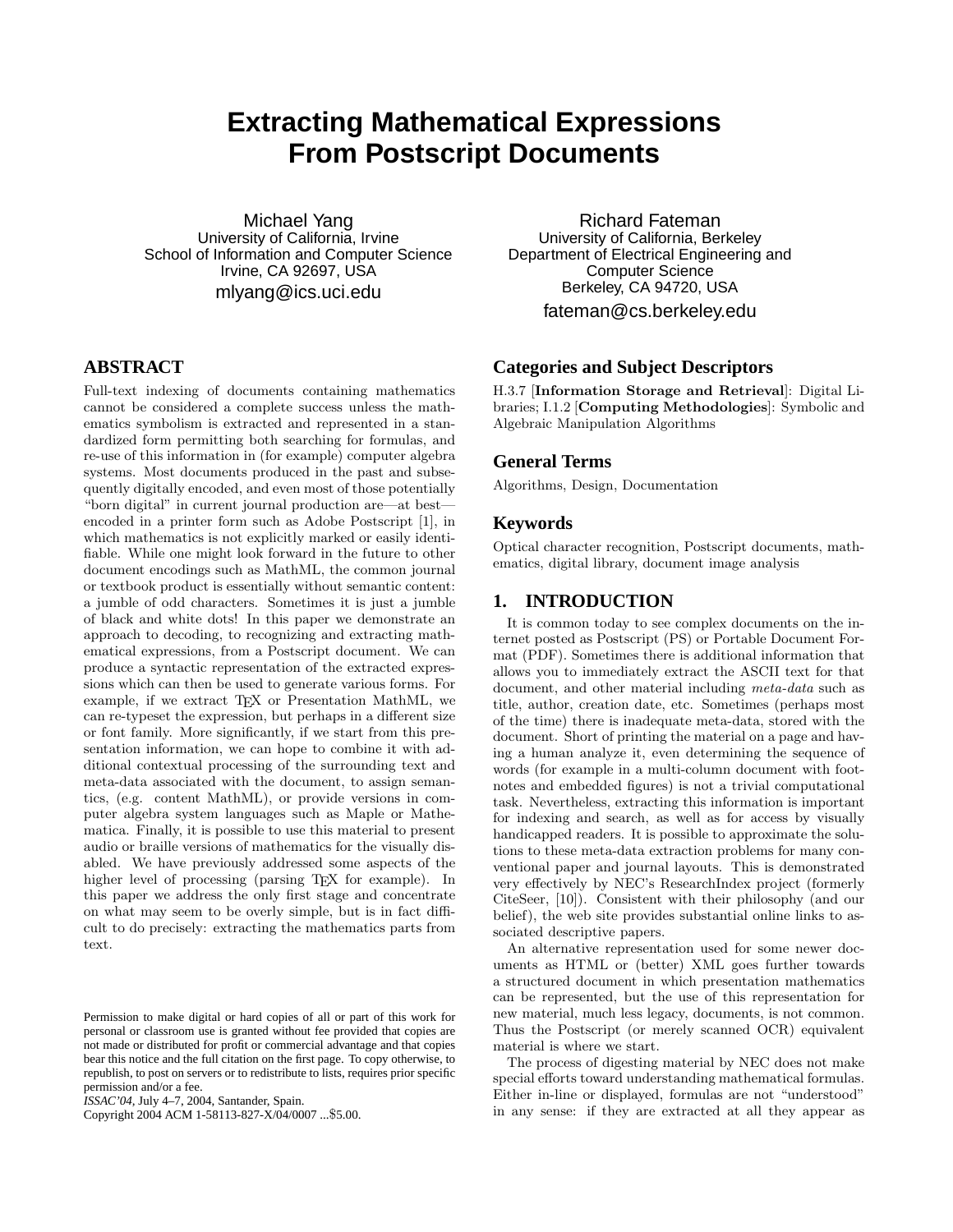jumbled characters in odd sizes and fonts. While a human can consider viewing the space on the page with these characters by reviewing the companion display form of a page, visually disabled readers or computer analysis cannot take this alternative path. Therefore it would be handy to have the formulas decoded into an indexable ASCII encoding of the mathematics suitable for search, re-use, or even insertion into a computation.

NEC's project is not unique: other organizations dealing with indexing of mathematics journals (for example JSTOR [6]) face similar unsolved problems with legacy documents, most of which are not solved by documents "born digital" yet stored as PS, PDF, or similar appearance-based encodings. A project headed by G. Michler [8] in Germany has proceeded to work on digitization of legacy math documents, and standards for communication have been set up based on best current practices by the International Mathematics Union [2].

## **2. WHY VIEW MATHEMATICAL DOCUMENTS ONLINE?**

The argument should be obvious to mathematical researchers today. Historically, the research community used conventional paper journal or proceedings publication as a means of propagating findings, establishing priorities of discovery, and (through refereeing), establishing a scholarly reputation for authors. Today it appears that for many purposes and for many scientific communities it is more effective to have papers freely available in the journal/library online repository, in an author's individual repository, a nonrefereed collection such as ArXiv.org where authors submit preprints, or allow papers to be indexed/copied over into an archive of free papers such as NEC ResearchIndex.

A recent study [7] by Lawrence shows that the mean number of citations to an article that is freely available online is 7.03 as opposed to an offline article which has a mean number of citations of only 2.74, 2.6 times less (aside: in fact, we found these statistics in a paper that was freely available online!). Lawrence's research suggests that the ease in accessing an online document as well as the availability increases the readership of the article. An increase in the effectiveness of "data mining" of scientific articles can provide a useful service to society [14].

The advantages for access, review, cross-reference, and essentially all uses of published research benefit from on-line internet availability [12]. The major downside appears to be the loss of revenue for publishers. Secondarily, there is (perhaps) a need to find a substitute for peer-review, some process to certify the "correctness" of articles, essential when publications are considered evidence for academic career advancement<sup>1</sup>.

Given this background, any improvement in technology for encoding accuracy stands to benefit all related disciplines. At Berkeley, our digital library research activity could use these encodings to improve the accuracy of the semantic layer in Multivalent Documents (MVD) [13]. Mathematical expressions could be represented in some intermediate form: in some cases T<sub>F</sub>X is sufficient, but we prefer a more semantically rich encoding. Options include the Lisp form we initially produced (2001), or XML, MathML, OpenMath, or a command-string in a computer algebra system language. Interpreters, or MVD "behaviors," can be written to convert the richer intermediate representations to those that are more superficial (say, for printing). An alternative would be possible as a separate PDF layer for mathematics, which we believe would have similar advantages to the MVD representation, but would depend on proprietary technology. Our best current hope for clear semantics is a translation into an unambiguous utterance in a computer algebra system from which the other forms can be derived. Not all published mathematics can be managed in this way.

## **3. IMPROVING MATH ACCESS**

To increase the ease of access and availability of a paper online, the paper needs to be indexable and searchable. With plain text and HTML documents, this is easily done by most commercial search engines such as Google or Excite. However, complex documents such as those formatted in Postscript, where the document is essentially stored as a program whose execution on a stack-based interpreter results in a page image, provide much more of a challenge than text. NEC's ResearchIndex bridges much of this gap by processing citations it finds in Postscript/PDF documents and linking papers to each other through these citations, making it easier to find and retrieve related journal and conference papers. It is also of note that Google not only searches through webpages, but is able to search through Postscript and PDF documents on those webpages as well.

In a research context, being able to recognize and process mathematical expressions from a scholarly document can, at least in principle, try to identify similar mathematics in distinct domains; thus it might be possible to identify previously unrecognized relations between threads in (say) chemistry, commutative algebra, and biology. We say "in principle" because we consider it unlikely that investigators would, without prior knowledge of a field stumble on substantially identical notation. Nevertheless, there might be new connections to find, for subsequent searchers.

If mathematics were contained on their own math semantics layer in a MVD [13], researchers could cut and paste mathematical expressions into a computer algebra system saving time over hand-typing in the expressions, while also avoiding the introduction of errors. Currently our MVD math layer looks like Lisp, but existing programs can rerender this so as to use on MathML or OpenMath.

We illustrate with a simple example. Searching for citations for G. N. Watson's A Treatise on the Theory of Bessel Functions, ResearchIndex returns 73 citations. Here is one citation context<sup>2</sup>, only slightly edited by inserting newlines.

.....0.002 0.0025 200 400 600 800 1000 k Figure 3. Left: The standard Airy distribution. Right: Observed frequencies of core sizes k 2 [20; 1000] in 50,000 random maps of size 2,000, showing the bimodal character of the distribution. variety of integral or power series representations including (see [1, 45]) 1) Ai(z) 1 2 Z 1 1 e i(zt t 3 = 3) dt = 1 3 2 = 3 1 X n=0 3 1=3 z n ( n 1) 3) n sin 2(n 1) 3 :

<sup>&</sup>lt;sup>1</sup>See for example the topic "Re-inventing Scholarly Information Dissemination and Use" at http://elib.berkeley.edu

<sup>&</sup>lt;sup>2</sup>a paper by Cyril Banderier and others, "Random Maps, Coalescing Saddles, Singularity Analysis, and Airy Phenomena," Random Structures and Algorithms, 19 3-4, 194–246 (2001)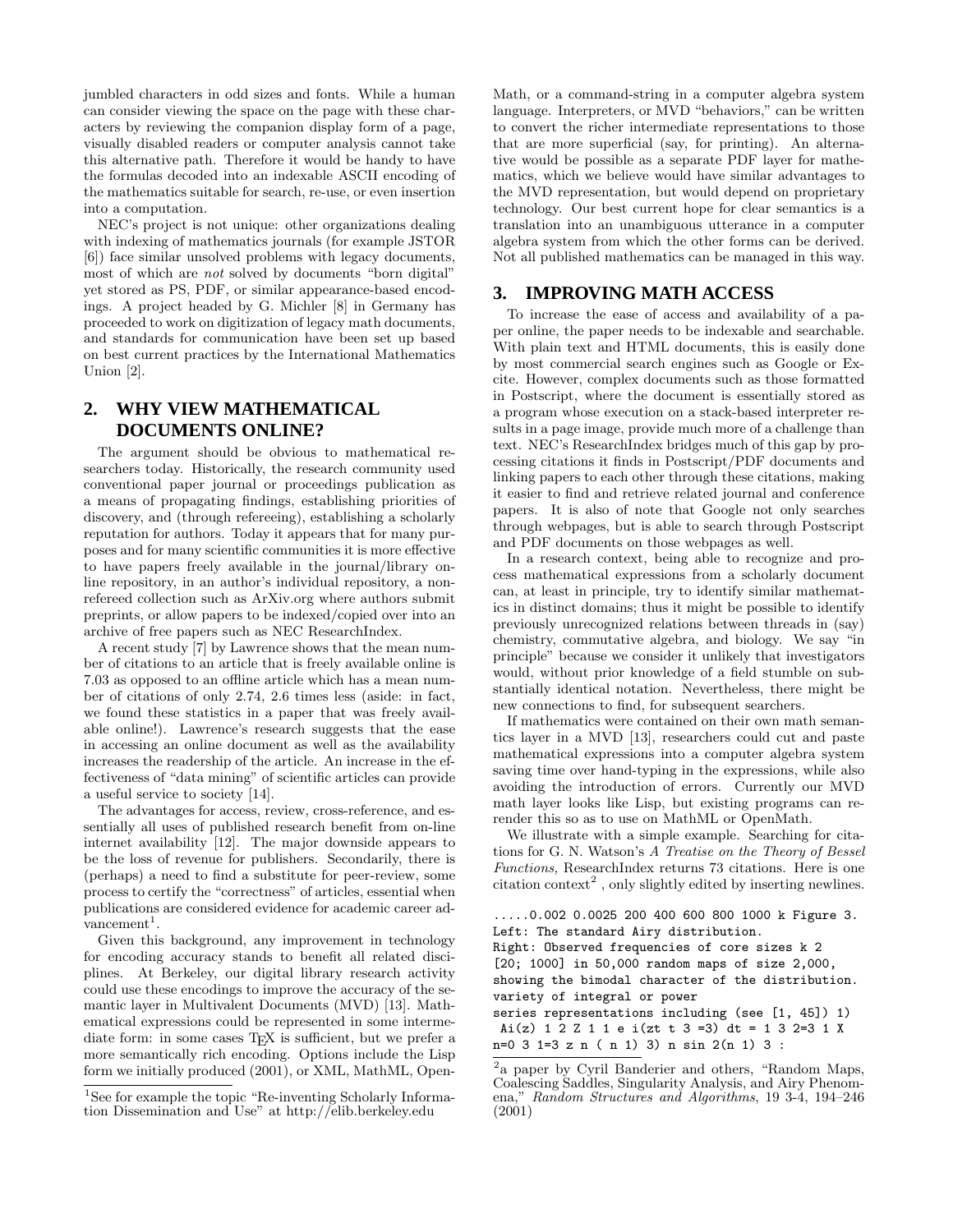#### Equipped with this de nition, we present the main character of the paper, a probability distribution closely related to the Airy function. De nition 1. The standard ....

Clearly, there are some problems here with the context, and especially the representation of the mathematical expressions<sup>3</sup>. The user is not given very good information from this citation. It would be far more useful and convenient to the reader if this output could display the mathematical formula in the document in a readily useful form. We see two possible solutions, each first requiring that we find the place on the page where recognition has problems:

- 1. Take a snapshot of the mathematical expressions (perhaps as a GIF image file) from the document at that location. Intersperse plain text and the snapshots of the mathematical expressions for context. The solution also works for line art, graphs, half-tone photos, and any other unsolved parts of the page image. Reference to the image is not helpful for visually disabled, or for computer indexing.
- 2. Parse the mathematical expressions in the document and return a pre-typeset version in some commonly used format such as T<sub>E</sub>X or MathML.

The first solution presents only small technical difficulties, as seen for example by the L<sup>AT</sup>EX to HTML translators that intersperse small images in a field of text. But it reduces many mathematics articles to essentially a sequence of images, and none of the math content would be indexed except those key names that might incidentally also appear in text. In fact, given the nature of OCR, it is our experience that short intervening text segments are not recognized accurately because conventional OCR programs are mislead by what appears to be changes in base-line and character size, and become far less accurate. In a worst case, the document might be nothing more than a picture. More realistically we would hope that some approximation of the meta-data of article title, author, and some words in the abstract would be recovered even from the most notationheavy document. Titles consisting solely of mathematical symbols are unusual; one hopes that the recognized words provide some key content.

We prefer the latter solution when possible: it provides a much more flexible representation where we can apply some semantic analysis to the returned expressions and even pass it to a computer algebra system for processing. If we cannot make sense of particular formulas, the first approach could always be a fallback. In either case, it is necessary to detect the mathematics in the document first.

In this particular case, extraction of the document image shows two formulas in the middle of the citation:

$$
Ai(z) = \frac{1}{2\pi} \int_{-\infty}^{+\infty} e^{i(zt+t^3/3)} dt
$$

$$
= \frac{1}{\pi 3^{2/3}} \sum_{n=0}^{\infty} (3^{1/3}z)^n \frac{\Gamma((n+1)/3)}{n!} \sin \frac{2(n+1)\pi}{3}
$$

.

=

Our goal is to encode these two forms in an internal format that could be transformed to XML, MathML, or through the intermediary of T<sub>E</sub>X shown below, the rendering above.

 $\$\{\mbox{Ai}(z) = \{1\over2 \pi}\}$ \int \_{-\infty}^{+\infty} e^{i(zt+t^3/3)}dt\$\$  $$f}= {1 \over {\pi} 3^{2/3}}\sum_{n=0}^{\infty}$ (3^{1/3}z)^n  ${\{\langle \texttt{Gamma((n+1)/3)} \ \over \{n!\}}\}$ \sin {{2(n+1)\pi}\over 3}\$\$

# **4. WHAT TO DO WITH MATHEMATICS ONCE WE'VE DETECTED IT**

An obvious target is a typesetting language such as TEX in which the formulas are translated into the text strings that, if processed through TEX would have the same appearance as the formula. Figuring out the exact notation that was used by an author to produce a T<sub>E</sub>X formula is not possible in general, since there are many distinct utterances which map to the same output. But for many formulas there is a reasonably simple form that can be put together by merely observing the positional relations of symbols. A similar approach might be to produce a MathML presentation form. MathML is now "understood" by several browsers to the point of making visual displays of appropriate size and position.

An important step further would be to find a correct semantic encoding, say an expression in a computer algebra system language like Maple or Mathematica, or perhaps an encoding in content MathML.

## **5. DETECTING MATH IN POSTSCRIPT**

Our technique is to use as much information as we have about the glyphs, fonts, and positions to find mathematics in a Postscript document using the heuristics described in Fateman  $[4]$ . In a T<sub>EX</sub> document, the regular font for typesetting text paragraphs is often Times-Roman while mathematics is typeset in a combination of Computer Modern Roman font (CMR10 below) and Computer Modern Math Italic font (CMMI10 below). Unfortunately, the FontInfo and Font-Name fields, which provide us with these details, may not survive the processing; they are optional in a Postscript font dictionary. However, at the very least we can detect when a new font is set and, further, we can assign a number to each new unique font that has been defined, and use this information to make a guess at when we are typesetting mathematics.

To give an example of an optimal case, suppose we have the following typeset expression  $f(x) = y$  which we process into the following<sup>4</sup>:

|  |  |  | $f$ , type: text, font: CMMI10, bbox: $(8555.47)$                          |
|--|--|--|----------------------------------------------------------------------------|
|  |  |  | $(\text{type: } 4, \text{ font: } CMR10, \text{ bbox: } (222.168 \ldots))$ |
|  |  |  | x, type: text, font: CMMI10, bbox: (555.474 )                              |
|  |  |  | ), type: 4, font: CMR10, bbox: $(1245.06)$                                 |
|  |  |  | =, type: 1, font: CMR10, bbox: (333.36 )                                   |
|  |  |  | y, type: text, font: $CMM110$ , bbox: $(339.084)$                          |

Each row begins with the character or string which was detected in the Postscript document. Here we have used

<sup>3</sup> there is also a problem with ligatures, since "definition" is rendered as "de nition". The numbers along the top are from a graph. The document seems also to have changed since being indexed, since the reference to Watson's treatise is now citation 50, rather than 45!

<sup>4</sup>There are actually 4 numbers after bbox: which specify the bounding box. We omit details due to space constraints.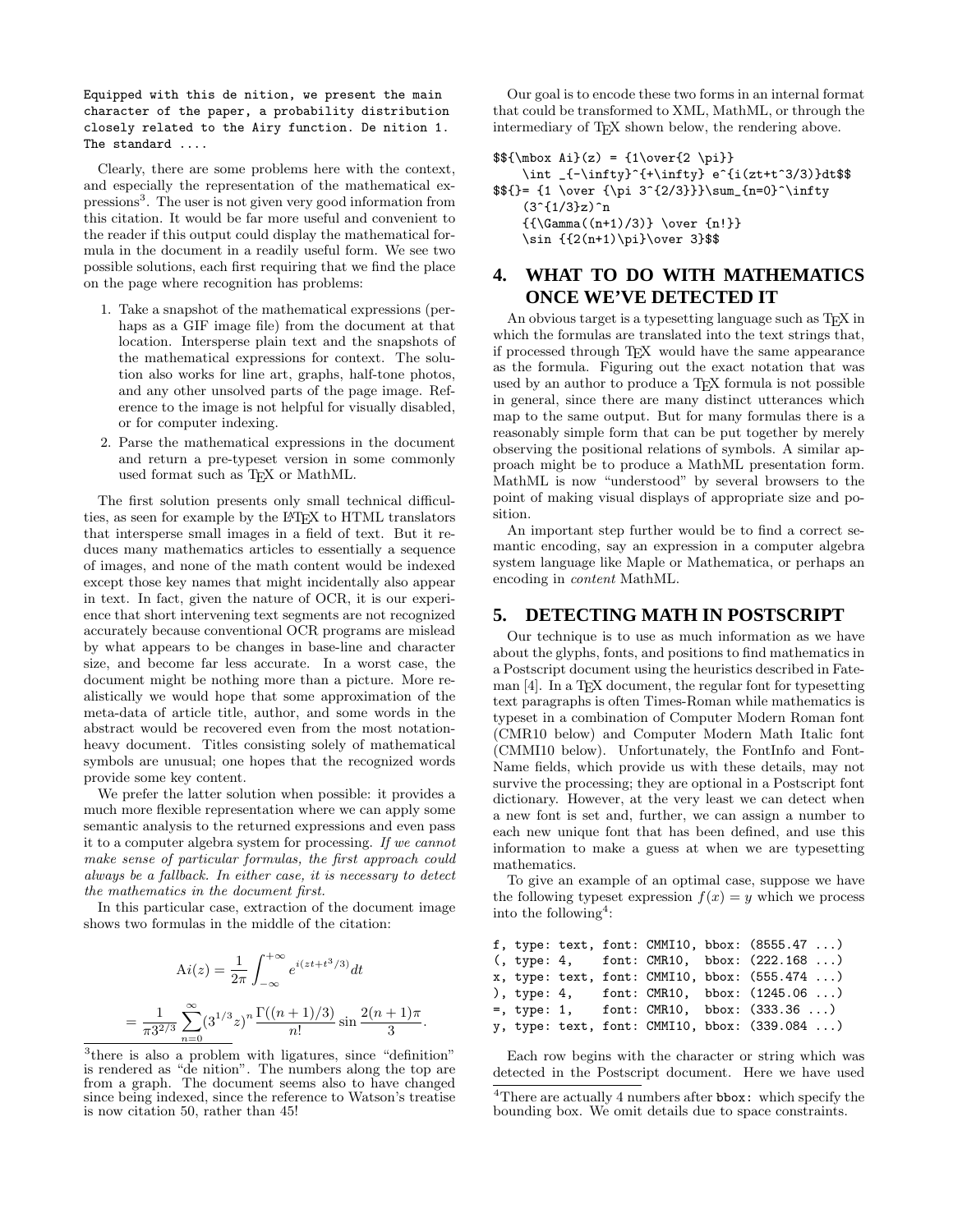the fact that TEX will typeset a function in the following manner to detect math:

- 1. The function name is in Computer Modern Math Italic.
- 2. The opening and closing parenthesis are typeset in Computer Modern Roman.
- 3. The simple arguments of the function are typeset in Computer Modern Math Italic.

In a tougher version of the same information we may have the following:

```
f, type: text, font: 1, bbox: (8555.47 ...)
(, type: 4, font: 2, bbox: (222.168 ...)
x, type: text, font: 1, bbox: (555.474 ...)
), type: 4, font: 2, bbox: (1245.06 ...)
=, type: 1, font: 2, bbox: (333.36 ...)
y, type: text, font: 1, bbox: (339.084 ...)
```
Here, the font names are not present and we will need to make guesses based on the font changes and fontnumbers as to which expressions are mathematics and which are plain text.

## **6. IMPLEMENTATION**

Imagine we have found a document on the internet that is of some interest, perhaps following in the footsteps of NEC. Or that we have found the document BECAUSE of NEC's citation, but we wish to index it better.

Our initial processing of the Postscript document is done by a modified version of Prescript [11], a program which modifies operators of the Ghostscript interpreter to output various information about strings and bounding box information about the typeset expressions. In our program, we are especially concerned with a small subset of Postscript operators. A short explanation of what each operator (that we are concerned with) does in Postscript followed what we augment the operator to provide follows:

- $\bullet$  show, kshow, widthshow, ashow, awidthshow  $Op$ erators that paint the glyphs on the canvas. These are used to capture information such as the bounding box and the baseline.
- showpage Prints a page to the output device. Used to determine when we have a new page.
- setfont Changes the current font being used (may also define a new font in the process). Used to figure out font names (i.e. the fontname field), when the current font changes, and the bounding box for various characters of the font to aid in computation of clumping (discussed later). For a good representative mix of different bounding boxes, the following letters are used: X, a, t, x, p, d, l, m, n.
- rlineto, lineto, fill, stroke The first two operators, rlineto and lineto, define lines to be drawn. fill fills in a current region with the current color. The last operator, stroke performs the actual drawing. These operators are captured to find divide bars which are rendered as filled rectangles using these operators.
- moveto Changes the current point on the canvas.
- scale Scales the coordinates that the document is defined in.
- translate Translates the origin horizontally and/or vertically.

For example, from the expression  $\frac{a+b^c}{de}$ , the modified Postscript interpreter will return:

```
#S(command :type scale :x 0.009 :y -0.009)
#S(command :type translate :x 8000 :y -80000.0)
#S(command :type moveto :x 0 :y 0)
#S(command :type moveto :x 6401 :y 6783)
#S(command :type setfont :x 1 :y (1134 1000))
#S(box :font CMMI8 :fontnumber (1)
  :baseline 6782.99 :intlist (97 )
  :y1 6777.81 :x1 6873.02 :y0 6436.77 :x0 6444.42)
#S(command :type setfont :x 2 :y (1106 1000))
#S(box :font CMR8 :fontnumber (2)
  :baseline 6782.99 :intlist (43 )
  :y1 6888.86 :x1 7579.29 :y0 6222.22 :x0 6953.21)
#S(command :type setfont :x 1)
#S(box :font CMMI8 :fontnumber (1)
  :baseline 6782.99 :intlist (98 )
  :y1 6777.83 :x1 8000.05 :y0 6172.82 :x0 7666.69)
#S(command :type moveto :x 8036 :y 6470)
#S(command :type setfont :x 3 :y (1230 1000))
#S(box :font CMMI6 :fontnumber (3)
  :baseline 6470.0 :intlist (99 )
  :y1 6444.42 :x1 8444.42 :y0 6212.32 :x0 8110.43)
#S(command :type moveto :x 6444.44 :y 7000.0)
#S(command :type rlineto :x 2061 :y 0)
#S(command :type rlineto :x 0 :y -45)
#S(command :type rlineto :x -2061 :y 0)
#S(command :type fill :x 6444.44 :y 6955.02)
#S(command :type moveto :x 6971 :y 7764)
#S(command :type setfont :x 1)
#S(box :font CMMI8 :fontnumber (1)
  :baseline 7764.0 :intlist (100 101 )
  :y1 7777.83 :x1 7889.76 :y0 7112.01 :x0 7000.0)
```
From this output, initial processing will proceed through these steps:

1. Basic word assembly. In Postscript, strings are sometimes broken up into fragments so they can be typeset better. To handle this, we use the same heuristic [3] as pstotext and prescript to assemble the string fragments into words, that is,

> ...strings separated by a distance of less than 0.3 times the minimum of the average character widths in the two strings are considered to be part of the same word.

We make one modification to their algorithm in that we require that the fonts of the two string fragments being combined have the same font.

2. Determine types. Determine the type of all objects (from the "Pass one: initial separation" heuristics discussed in Fateman [5]). That is, we are looking for items that may be part of mathematical expressions. These include: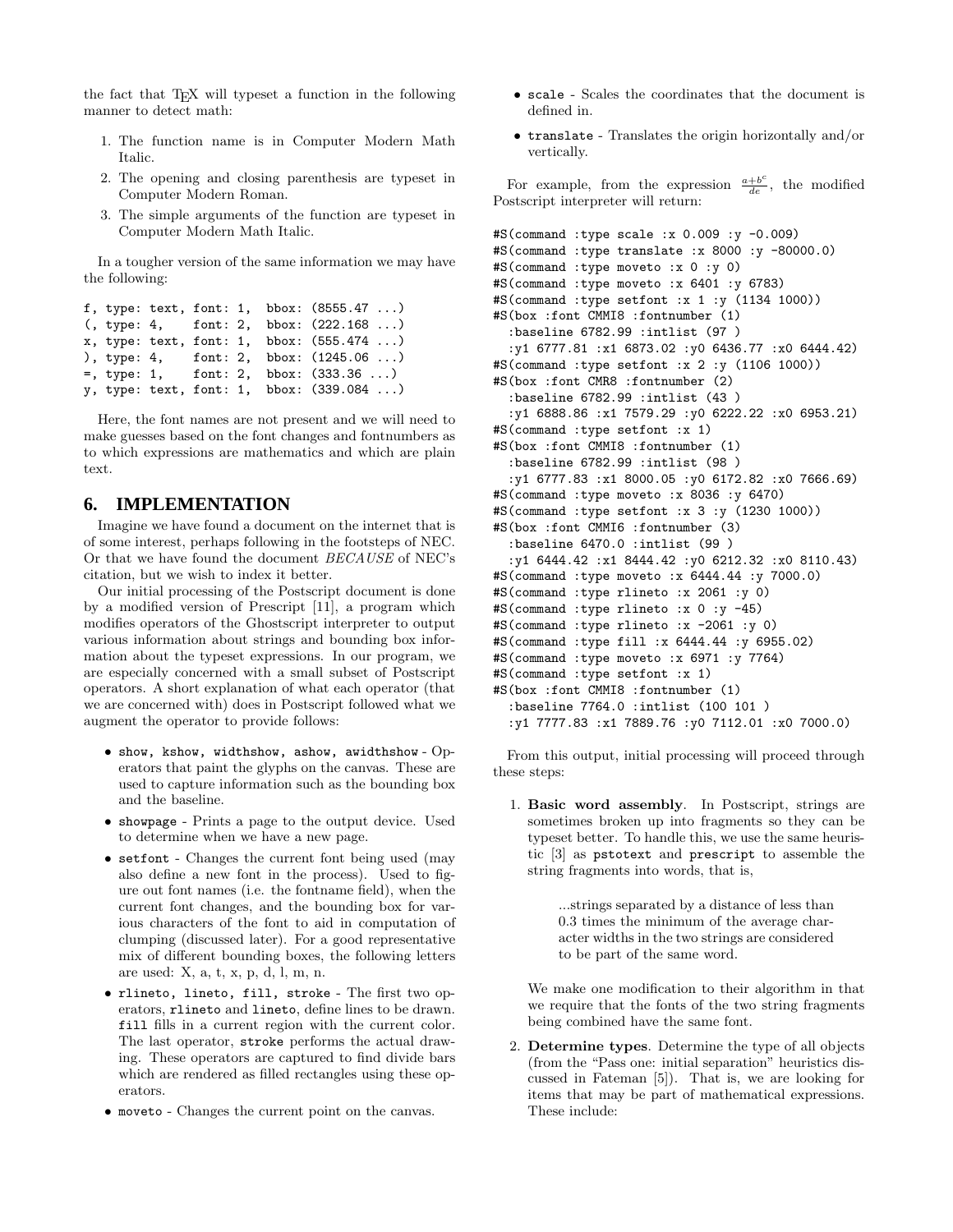- open parenthesis/brackets that are followed immediately by close parenthesis/brackets, i.e. "()" or " $[]$ "
- mathematical characters such as  $+$ ,  $=$ , and Greek symbols
- characters that are in italics or bold (e.g. Times-Italic, Times-Bold, CMMI family of fonts)
- numeric digits in Roman typefaces (e.g. Times-Roman, CMR family of fonts)
- words that occur commonly in mathematics such as cos, sin, or tan; constants in physics such as J, K, W, or E that are typeset in Times-Roman
- punctuation such as periods, commas, colons, and semicolons
- 3. Assemble structures. Pattern match certain groups of commands to find glyphs that are created by multiple commands, for example: square roots, integral signs, and (in our example) horizontal lines:

```
#S(command :type moveto :x 6444.44 :y 7000.0)
#S(command :type rlineto :x 2061 :y 0)
#S(command :type rlineto :x 0 :y -45)
#S(command :type rlineto :x -2061 :y 0)
#S(command :type fill :x 6444.44 :y 6955.02)
```
Although our program faces some of the difficulties of optical character recognition (OCR) programs (more properly "document image analysis"), some components are much easier. Consider the task of determining the meaning of horizontal lines; during the initial processing of an OCR program, the horizontal lines could be one of many different things such as a divide bar, a subtraction sign, or, perhaps, part on an equal sign. In a Postscript document, however, the latter two are encoded in a string and have been separated out during the preprocess phase. Therefore such tasks as determining the meaning of a horizontal line are easier.

The result of our processing is as follows:

```
a, type: text, font: CMMI8, bbox: (6444.42 ...)
+, type: 1, font: CMR8, bbox: (6953.21 ...)
b, type: text, font: CMMI8, bbox: (7666.69 ...)
c, type: text, font: CMMI6, bbox: (8110.43 ...)
hline, type: hline, font: nil, bbox: (6354.48 ...)
de, type: text, font: CMMI8, bbox: (7000.0 ...)
```
The processed data is then stable-sorted vertically, then horizontally via the bounding box information of each item. The result is a list of elements that are ordered by their left-most horizontal position, with ties favoring text that is higher up in the page. This aids in the clumping part of the program where we create box structures of the recognized math. The sorted version of the example expression is below:

```
hline, type: hline, font: nil, bbox: (6354.48 ...)
a, type: text, font: CMMI8, bbox: (6444.42 ...)
+, type: 1, font: CMR8, bbox: (6953.21 ...)
de, type: text, font: CMMI8, bbox: (7000.0 ...)
b, type: text, font: CMMI8, bbox: (7666.69 ...)
c, type: text, font: CMMI6, bbox: (8110.43 ...)
1, type: text, font: CMR12, bbox: (25698.9 ...)
```
From the sorted data, we apply the clumping heuristics based on the Math/OCR programs used by Fateman [5]:

We use a computation based only on bounding boxes. It is a kind of iterative smearing where all bounding boxes horizontally within a chosen x-smear distance are merged repeatedly until the process ceases to make any changes. Then a similar y direction merging is done. Setting these parameters is tricky. The x-smear should be larger than the inter-character space but smaller than the inter-word space. The y-smear is especially tricky since it must be considerably smaller than the inter-line space yet large enough to grab all the parts of a built-up fraction or even a multipleline display.

From the clumping heuristic, we obtain the following built-up expression, as a Lisp data structure:

#### (vbox (hbox a + (superbox b c)) hline de)

One of the problems we had with building up expressions is that some programs that generate Postscript files will modify the user coordinate space of the document. We cannot assume that the units in the Postscript document in question are the standard point  $(1/72 \text{ inch})$ . This can be remedied by seeing what changes are made to the current transformation matrix in the graphics state of the Postscript document. Calls to operators such as translate, rotate, scale, and concat need to be tracked and accounted for in the calculations for building up expressions (e.g. how many "units to the right" should I look for the next lexeme).

As a check, the built up expression can be run through a simple recursive printer to generate the final typesetting commands to typeset the expression:

#### $a + b \n c \overline\n$

which is typeset into:  $\frac{a+b^c}{de}$ , our original expression!

It may seem that in this paper we have avoided discussing the "interesting" part, which is the parsing of 2-D mathematical expressions. In fact this ground is well-worn. Its successes and limitations, as well as our current implementation are discussed at length in our earlier paper [5]. The success of this program is substantially improved if there are no errors in identification of glyphs, font sizes and positions. This is an unwarranted assumption in the "OCR" world but it is precisely the situation for our current program. Processing Postscript bypasses the error-prone scanning of printed paper, (or worse, handwritten input of mathematics). We feel compelled to note once again that mathematical notations do not represent a solution as much as a starting point. Even a skilled mathematician, applying considerable effort and patience, may fail to understand a mathematical paper.

## **7. FURTHER WORK TO BE DONE**

The current prototype of the system works for Postscript documents generated by L<sup>AT</sup>EX and dvips. There are many other programs that generate Postscript document (for example, Acrobat Distiller or pdf2ps) and additional work may be needed so that the system can best process Postscript documents created by these other programs.

The current program also requires the fontname fields of the fonts used in the Postscript documents to be present (as given in the "optimal" case document). Additional heuristics (or programs written in Postscript) must be devised in the case where fonts are not given.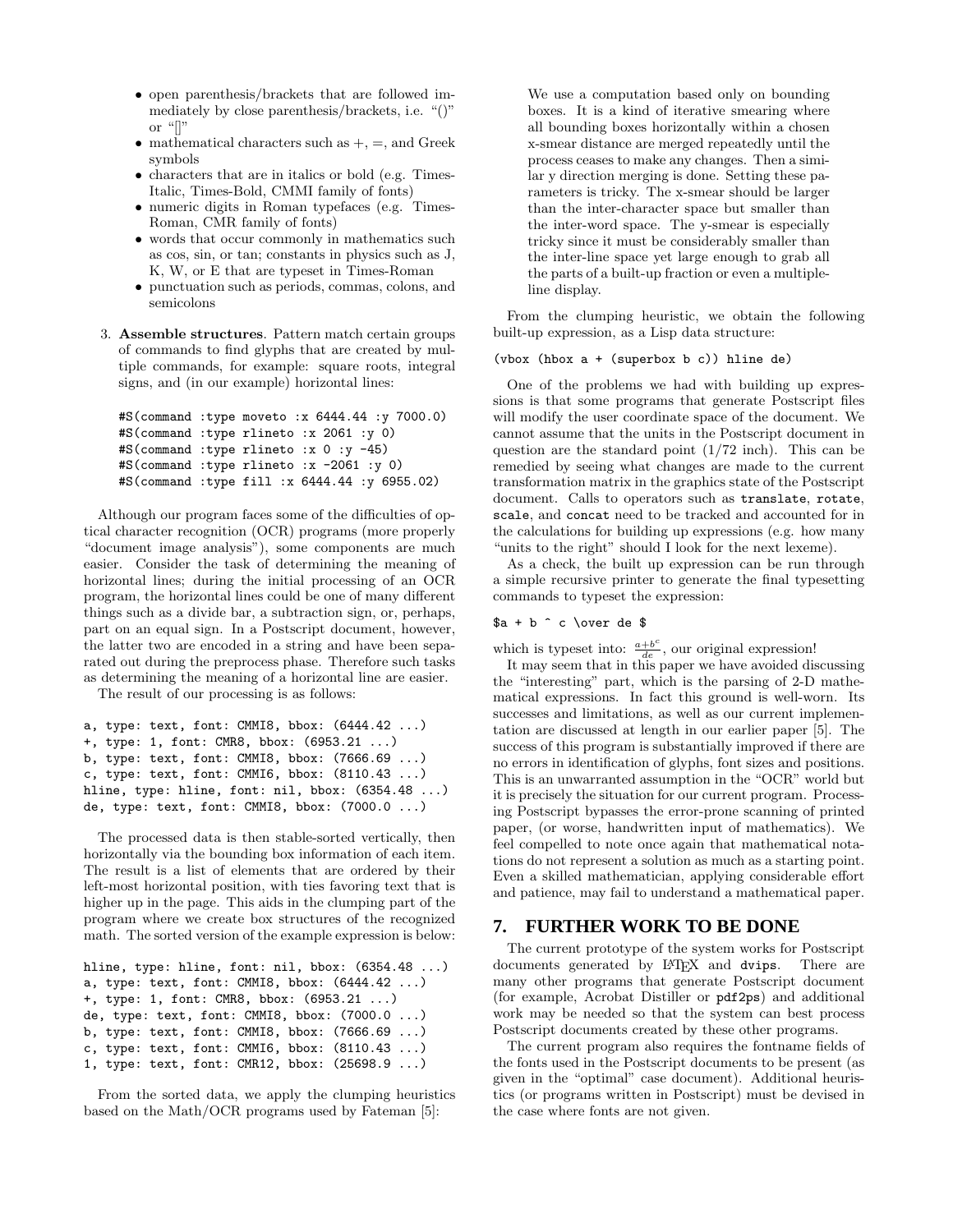In principle there is no difficulty in finding test sets.

For example, there are hundreds of thousands of possible test cases available from digital library collections such as the NEC Research Index. We have corresponded with the NEC project scientists, and hope to be able to augment their indexing capabilities. We have found that, since PDF can be produced by a large number of programs, and our tools are mostly oriented toward documents originally in TEX, they need more tuning (To determine from a Postscript document "what kind of source text generated you?") before we attempt a large test. There is also a rather substantial problem, if we have a large benchmark, of determining "is this result correct?" Without the original T<sub>E</sub>X, we have no automated "ground-truth" detection. Our own limited tests starting from T<sub>E</sub>X and attempting to reconstruct the original T<sub>E</sub>X suggest that the concept is reasonable but that high quality requires grueling engineering attention to detail, and incremental augmentation of the reconstruction phase  $|5|$ .

Interestingly, NEC is processing new documents that are available in Postscript by essentially printing them out (virtually) and re-recognizing them with "OCR" or document understanding systems. The advantage to this is that the OCR programs have been refined (really, hacked endlessly) over more than a decade to try to deduce meta-data and layout information (paragraph ordering on multi-column pages, titles, page numbers, etc.) in a far more sophisticated fashion than is plausible ab initio on "raw" Postscript, using a simple program like pstotext. Thus NEC can build upon the years of engineering heuristic development in the OCR business instead of reduplicating it on the raw Postscript.

The OCR of mathematical formulas is unfortunately not seen as a commercially important task and thus the OCR programs do not solve our problem particularly well. In fact, reducing the problem to OCR of math is a reduction to a previous well known and partially solved problem. As noted, the decoding of Postscript at least gives us 100% of the characters and locations, presuming that we can figure out the font situation.

## **8. CONCLUSIONS**

Searching for some semantic meaning to Postscript math is a challenging task, and like the similar task of optical character recognition (OCR), one that we will not solve perfectly<sup>5</sup>. Of course humans have difficulty reading (or writing) correct mathematics, and there is nothing to prevent one from typesetting nonsense — even ill-formed nonsense  $-$  in TeX.

Even though our problem statement seems more constrained in scope than full OCR: we are given the glyphs, positions, and (probable) fonts, there still numerous difficulties that prevent us from truly "understanding" mathematics on a page.

There is an underlying question here of how math documents should be encoded, and one that is central to the computer algebra systems building community. The increased interest in web-based documentation, tutorials, and advanced notebook-like interfaces for interactive CAS, all point to the important relationship that must be recognized between mathematics, documents and computation. This is in part recognized by Design Science, a company which has received (Dec, 2003) NSF funding to make web-based math accessible for visually disabled. (http://www.dessci.com/en/). It appears that they hope to do this by building MathML tools. Unfortunately a survey they conducted using Google, in September, 2003, on a few terms like "factoring polynomials" shows that out of hundreds of pages retrieved, not one uses MathML. Rather they use HTML, PDF, etc. [9] Thus tools like ours, translating from documents to math, may be critical to making math accessible. We have shown an approach in principle, but an industrial strength engineering solution is needed if it is to be widely applied.

It is not likely that people will go back and encode, by hand, legacy web mathematics pages. For new documents, the role of the author and editor of a mathematical journal article could be expanded beyond that of merely supplying and proof-reading camera-ready or computer-ready T<sub>E</sub>X. In the future we hope that authors, who have become used to typesetting in the publication process, will be encouraged to include MathML or another semantic encoding of their writing (instead of, or in addition to, TEX or other presentation style source). An outright requirement of such an encoding is unreasonable, since the formal inclusion of new results into the existing formal structure of (say) OpenMath is a substantial and potentially tedious and distracting effort. Once such an encoding is provided, we hope that the publication process will maintain this encoding instead of obscuring it through the production of page proofs and printed pages devoid of their digital origins. The value of such a preservation would seem obvious, but apparently has not been realized by those publishers (including ACM) who publish their online journals as page images, removing the T<sub>E</sub>X, MathML, or other source encoding.

## **9. ACKNOWLEDGMENTS**

This research was supported in part by NSF grant CCR-9901933 administered through the Electronics Research Laboratory, University of California, Berkeley. Michael Yang was supported in part by an NSF undergraduate research grant during the summer of 2002. Thanks to referees of an earlier draft and to N. Soiffer and R. Miner for comments.

## **10. APPENDIX: USING THE PROGRAMS**

This section gives a quick overview on how to use the Postscript mathematical expression locating/extraction system. We have tested the system using the following programs on a Sun/ Solaris platform:

- Aladdin Ghostscript 6.0
- Allegro Common Lisp 6.0
- LAT $\overline{\text{FXWeb2C}}$  7.3.1
- dvips 5.86

#### **10.1 Preprocess**

The processing begins with a Postscript document. For experiments it is convenient to create a document starting with T<sub>E</sub>X so the result can be compared with the original document. In the Preprocess step, a sample TEX document is converted to a dvi file via LATEX or a related program and

<sup>5</sup>Of course, it usually doesn't pay to reduce a problem to a harder one: as just mentioned, if the OCR of printed math were to be perfected, the reduction for our problem would work!